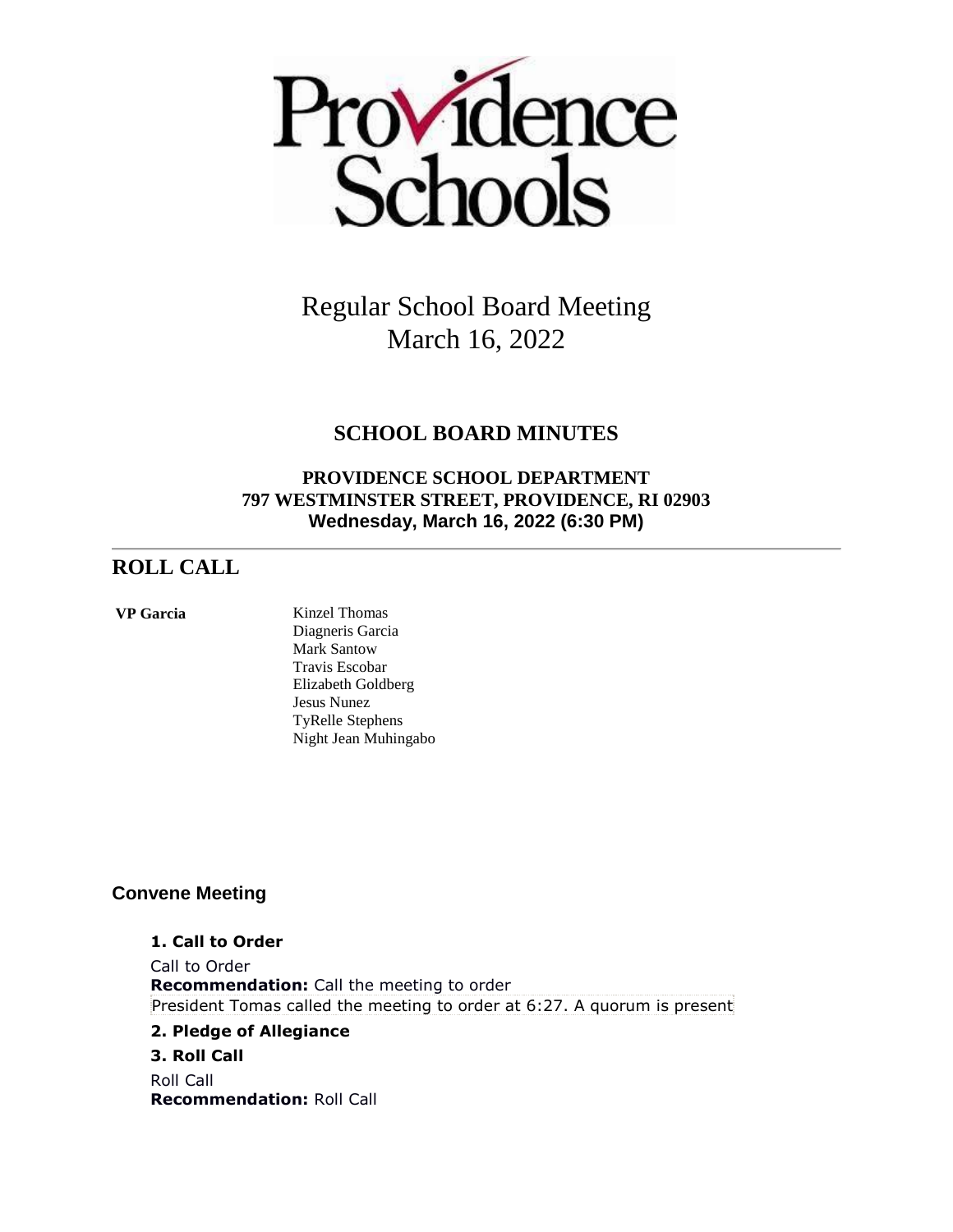

### **4. Superintendent's Comments**

Superintendent's Comments **Recommendation:** No recommendation required. Dr. Montanez gave comments about vaccines and masks. Top priority will be given to several areas of concern.

## **Approve Agenda**

### **5. Approval of the Agenda**

Approve agenda as presented **Recommendation:** Approve agenda as presented. **ORIGINAL - Motion** Member **(Travis Escobar)** Moved, Member **(TyRelle Stephens)** Seconded to approve the **ORIGINAL** motion 'Approve agenda as presented'. Upon a roll call vote being taken, the vote was: Aye: **8** Nay: **0**. The motion **Carried. 8 - 0** 

| Kinzel Thomas            | Yes |
|--------------------------|-----|
| Diagneris Garcia         | Yes |
| <b>Mark Santow</b>       | Yes |
| <b>Travis Escobar</b>    | Yes |
| Elizabeth Goldberg       | Yes |
| Jesus Nunez              | Yes |
| <b>TyRelle Stephens</b>  | Yes |
| Night Jean Muhingabo Yes |     |

# **Recognitions**

## **6. PPSD Cares Award(s)**

PPSD Cares Award(s) **Recommendation:** N/A

### **Public Comments**

## **7. Public Comment - Right to Be Heard**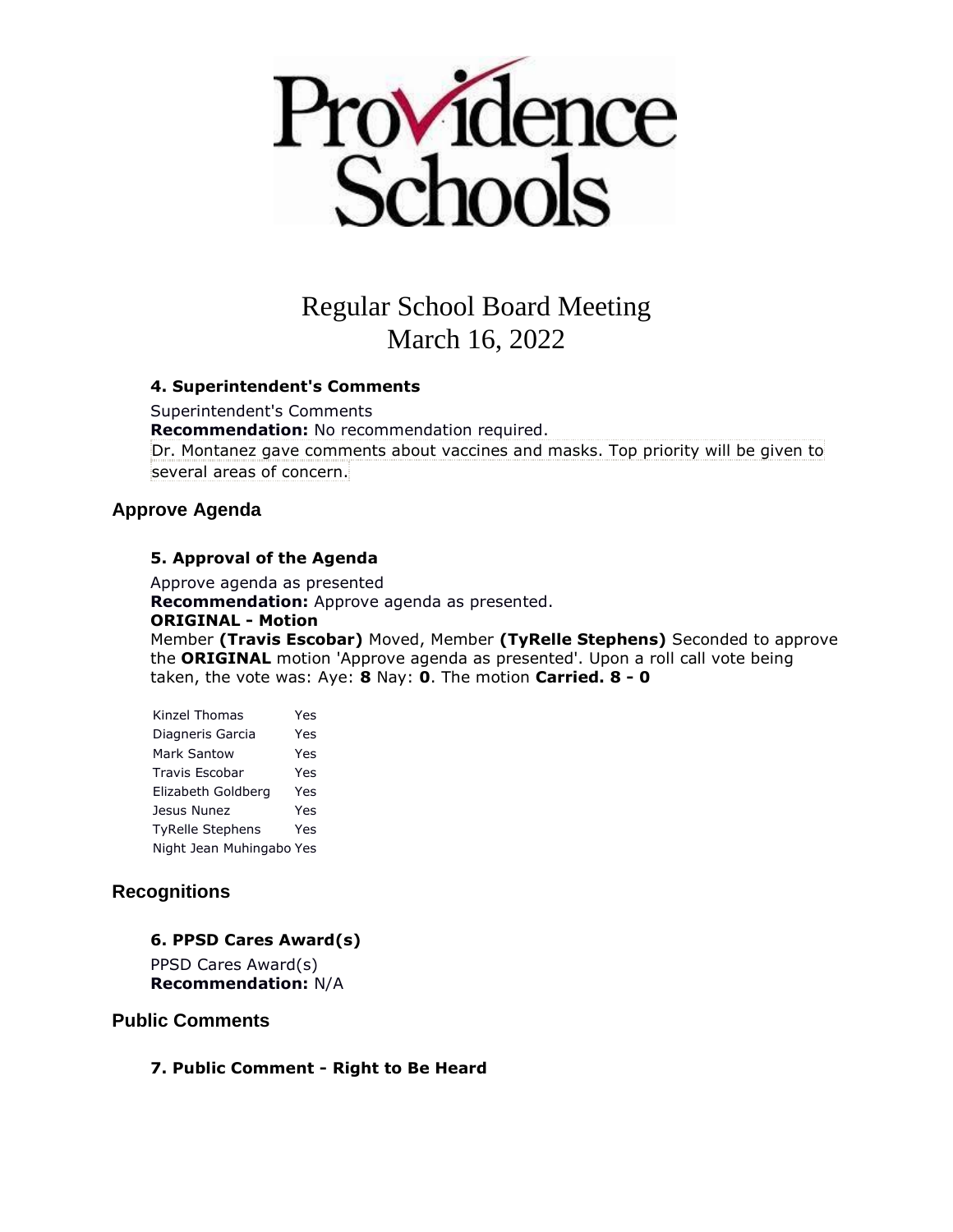

Public Comment: Members of the community who wish to address the School Board must sign-up by 4 p.m. the day of the School Board meeting. Instructions to sign-up for public comment during virtual meetings are available on the Providence School Board website: https://www.providenceschools.org/domain/118. An individual may speak for up to three minutes. Comments may also be submitted in writing. Groups or organizations are encouraged to appoint a spokesperson. PLEASE NOTE: The School Board welcomes comments from the public but does not engage in dialogue with the public during school board meetings.

**Recommendation:** No recommendation required.

Marquis Brown Jones was the first to speak. Next was Anita Bruno, speaking about the Superintendent vetting process. Next was Lisa Niebels a parent and grand parent of Providence students. She also spoke about the importance of having a permanent Superintendent. Next was Melissa Hughes who is involved in PPSD at several levels and had concerns about collaboration and sharing of information and the letter she just received was in seven different languages. Cindy Robles was next and shared concern about the search for a permanent Superintendent. Mr. Watson spoke about a situation that occurred at Mt. Pleasant with a student who needed to be detained. Next was Ramona Santos Torres. She spoke about visiting classes and found disappointing environments in the schools. Bella Noka was next and spoke about standing up for the disadvantaged children and the person chosen to lead should be a very special person indeed. Mr. Chris Bull was next and is a teacher at PCTA and his concern was about a permanent Superintendent and the grading policy that cannot give a zero and who cannot fail. Next was Michelle Miller and spoke against the mask mandate. Ms. Rosa Aguiar spoke against the mask mandate. Becky DeStefano spoke next also against the mask mandate. Maddalena Cirignotta also spoke against the mask mandate. Adriana Bonilla was next and spoke against the mask mandate. Mr. Enrique Sanchez empathized with those who spoke against the mask mandate, but spoke about parent involvement and wished the search for a permanent Superintendent was more transparent. Ms. Williams' remarks concerned DelSesto Middle school and her son had been suspended. Ms. Roberta Engles was next and is a teacher in PPSD and her remarks concerned the Turnaround Action Plan and that information should be more transparent. Next was Mr. Weeks spoke that even though he moved to RI he kept his son in the Boston School System and was surprised about a teacher who was dismissed. He recommends that case be revisited. Brother Gary spoke the plight of minority students in PPSD. Ms. Shirley Frances Frasier spoke on the need for a permanent superintendent as soon as possible. The following documents were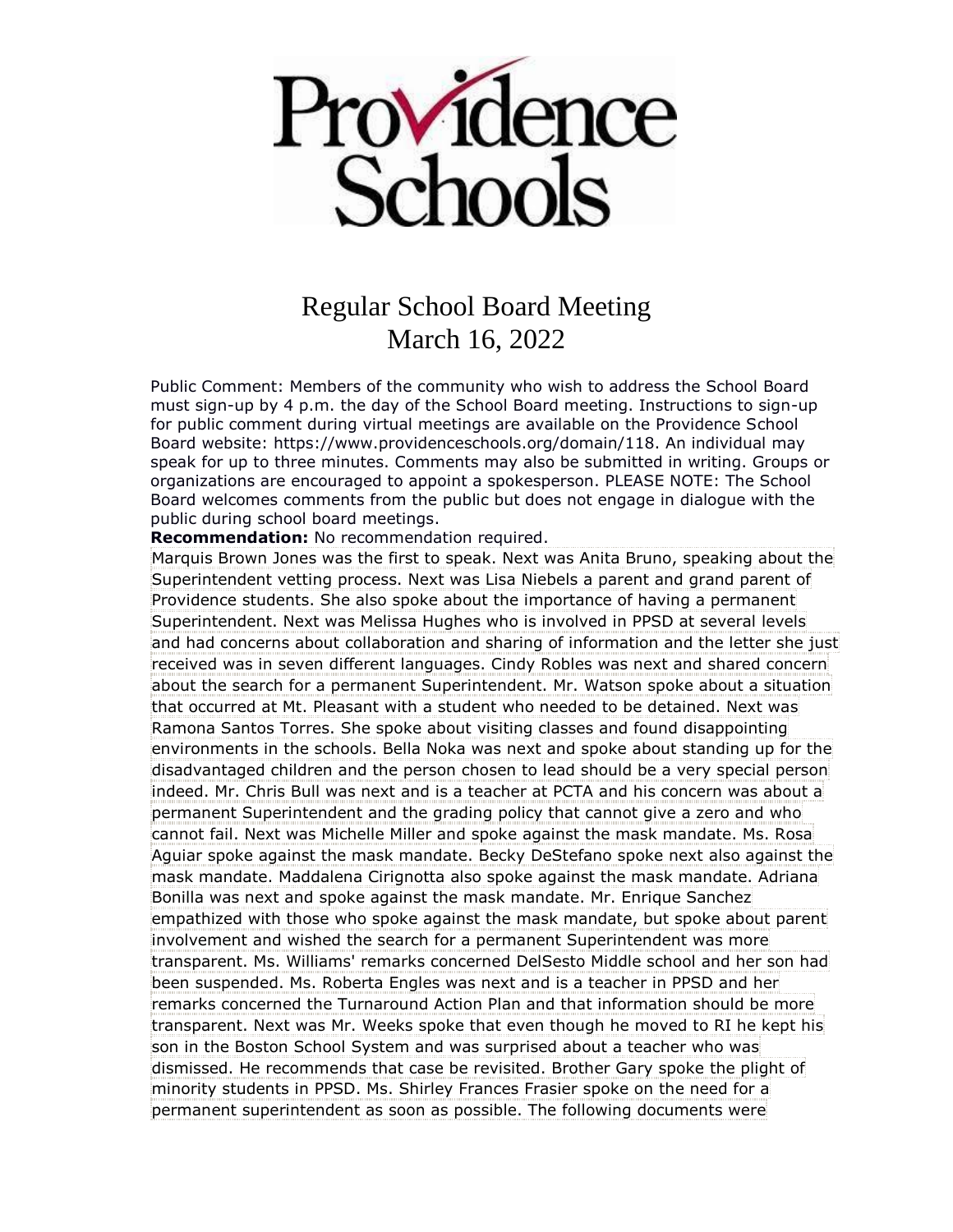

submitted as emails to the Board and are listed here: Dear Providence School Board Members, As a member of the Community Design Team, we were told throughout the process how important community input and involvement is by RIDE. However, RIDE has not followed through on that transparency and community involvement. It is imperative that PPSD parents and students have a voice in the hiring process of a permanent superintendent, and that the hiring process is transparent. Regards, Andrew Poyant March 16, 2022 Christine Healy Waldeck 29 Nelson Street Providence, RI 02908 Esteemed Members of the Providence School Board: Thank you all so very much for your service to the families of Providence. I am a Providence resident of 27 years and a proud Mother of two. Between my 2 children, my family and I have been involved in the Providence Public Schools for 13 years. I have had the wonderful privilege of serving as a Vice President of our PTO, served as a parent leader on the Local Advisory Committee for Special Education, and served on the Parent Advisory Council. I'm here tonight to express my deep concerns over the prolonged facemask mandate upon our children. As a Mother of medically complex children, I am extremely cognizant of the dangers of infectious disease, particularly with the SARS-CoV-2 virus and variants. I empathize with all the Providence families and teachers who also have medically complex children, who are caring for elders, or who are immunocompromised, (as I, and members of my family, are also immunocompromised.) That is why I will always strongly support any student, teacher, staff member, or family member who \*chooses\* to wear a face covering for themselves. I wholeheartedly support facemask Choice for all! My concerns lie with the current policy that mandates every student to wear a face covering all day while at school. I have deep empathy and compassion for all the children who are very negatively impacted from this practice. I am particularly empathetic for all of the Providence children who are learning to read, learning multiple languages, have disabilities, sensory issues, speech delays, learning delays, social emotional issues, and are suffering health problems from wearing a facecovering for 6 plus hours per day. My daughter, who is non verbal has multiple disabilities including Autism, is not able to wear a mask for a prolonged period. In addition, she has a very difficult time understanding language, directions, social cues, facial recognition and emotions from others who \*are\* wearing a mask. According to the PPSD Health and Safety Guidance on page 3, My daughter is eligible for a facemask accommodation because PPSD will honor a waiver for " a person with a disability who cannot wear a mask, or cannot safely wear a mask, because of a disability as defined by the American With Disabilities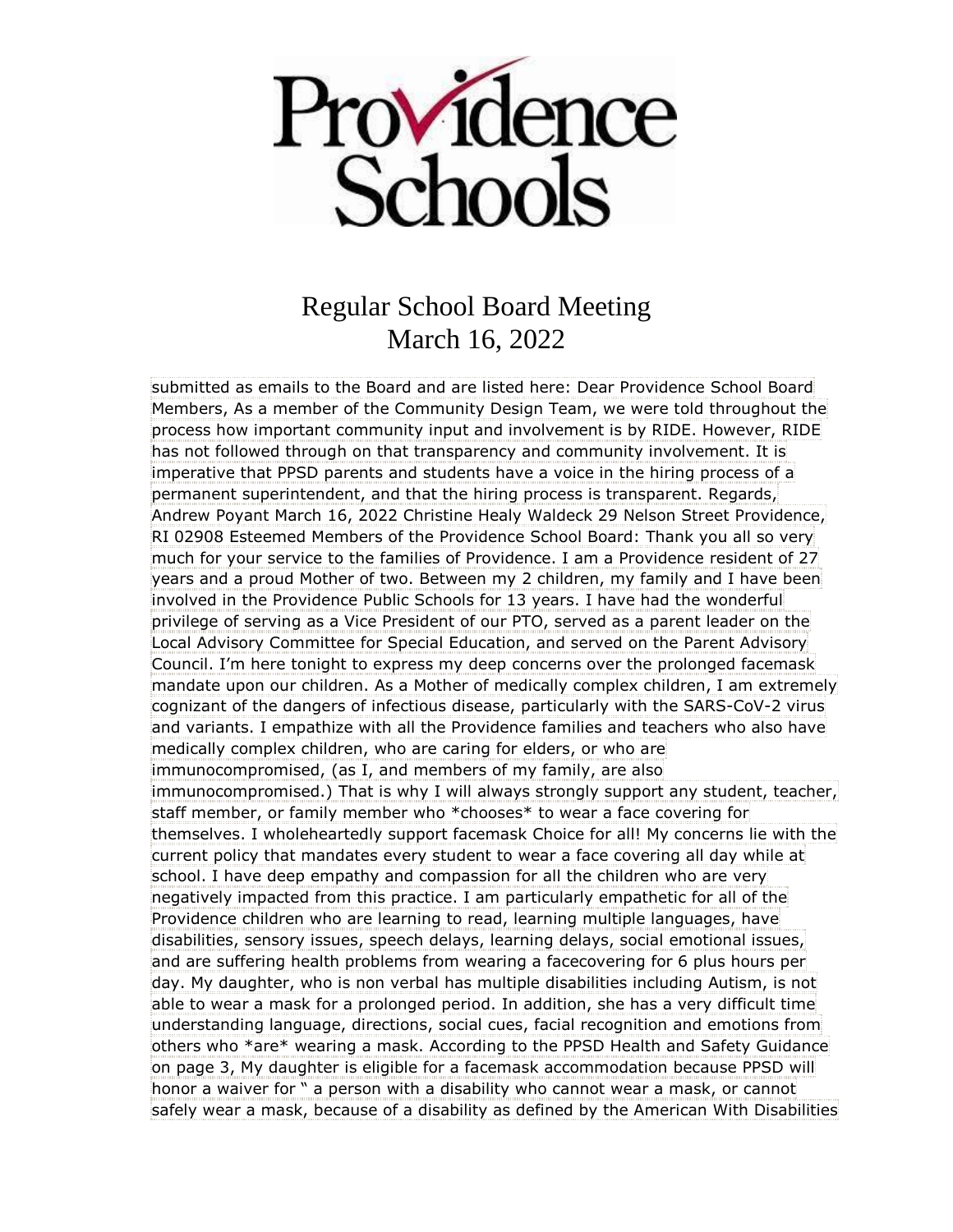

Act." However, I think of all the Providence children who currently do NOT have an "official" disability diagnosis, IEP or 504, but are being monitored for a disability, autism, speech delays, reading delays, ADHD... Has the district reached out to these families to offer facemask accommodations? What about the 3,360 children in the district already receiving special education services? Out of concern for the children, the district should be proactive and reach out to these students and families, since many families may not be aware of their child's rights. The CDC has very recently acknowledged in updated recommendations that the prolonged wearing of face coverings can very negatively impact certain children, particularly "young children or students learning to read, students learning a new language, people with disabilities, people who need to see the proper shape of mouth when learning vowel sounds, and people who are deaf or hard of hearing." In addition, a recent RI Superior Court hearing of Southwell and McKee, Superior Court Judge Jeffrey Lanphear ruled that prolonged facemasking of students caused "irreputable harm to the children of families involved in the lawsuit". Families and teachers in the lawsuit, and many other families and teachers at a recent State House Committee hearing, and RIDE/Board of Education meeting, have testified that, because of the policy that requires their children to cover their mouths with cloth for 6+ hours per day, their children are suffering health issues such as decreased oxygen saturation levels, anxiety, lethargy, migraine headaches, untreatable face skin rashes, fungal infections, acne, impetigo, asthma attacks, depression, regression in academic skills, loss of social skills, loss of speech, loss of interest in schoolwork and school activities. The most disturbing fact about the school facemask mandate is that we simply do not have the data that proves that forcing a child to wear a facecovering that inhibits their ability to breathe, speak, or communicate is safe and effective for every child. The March 2, 2022 issue of The Atlantic recently published a powerful piece that focuses on compelling testimonies of parents and speech language pathologists about the dangers and unknowns of prolonged wearing of facemasks in school children. In the article, the author interviews many parents and experts who are extremely concerned how this practice may be damaging an entire generation of children who missed the "developmental window" of learning to speak and communicate effectively. Additionally, The CDC has now also acknowledged that many facemasks are ineffective due to incorrect fit, inappropriate fiber, and inconsistent wearing. I respectfully beseech the Providence School Board, Commissioner Infante-Green, and the Board of Education to please take the time to read the articles, updated data, and scientific studies that I have included in my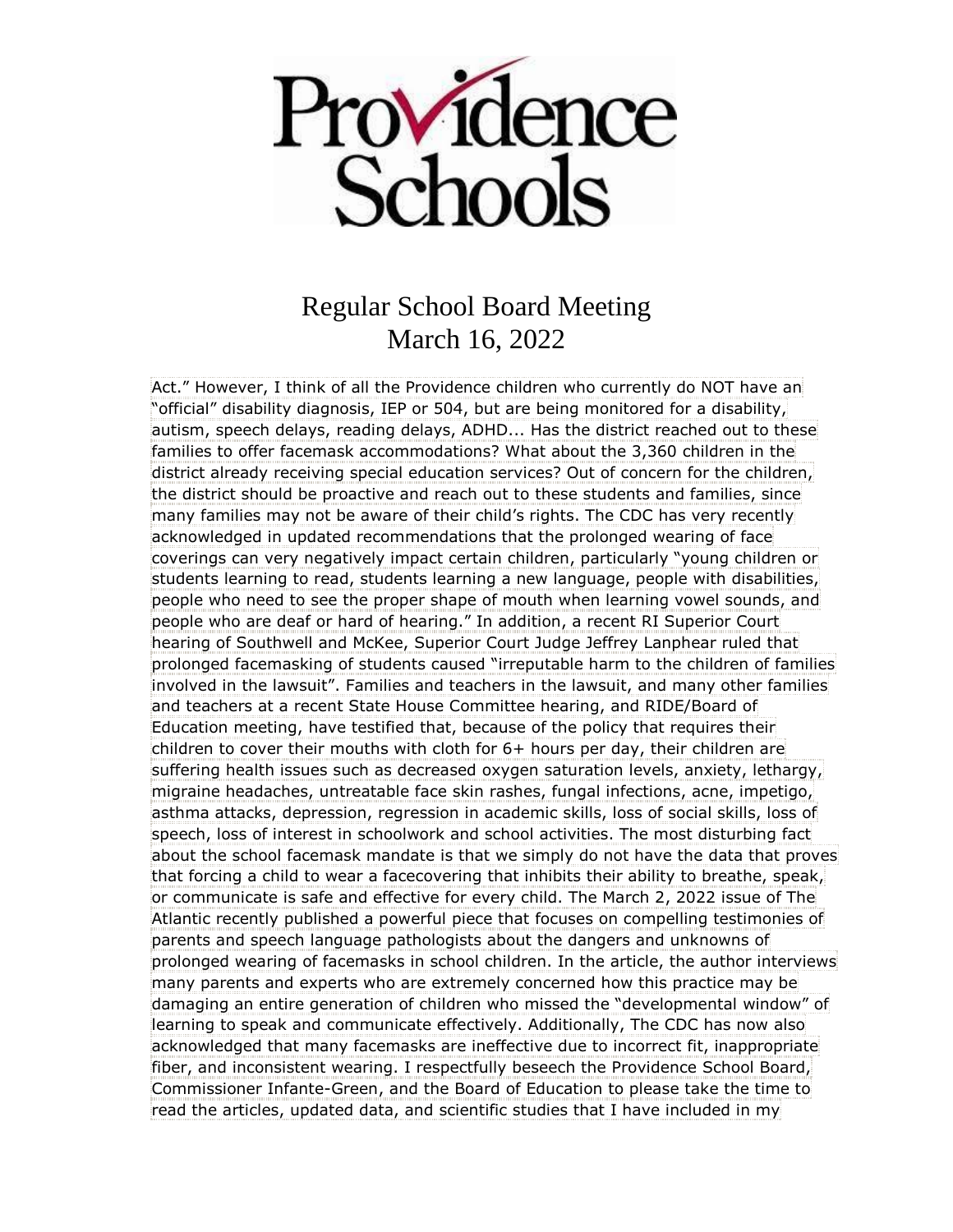

written letter. Please acknowledge that NOT ALL children can safely, nor effectively, wear a face covering regardless of whether or not they have a disability. Please advocate for inclusive, less invasive solutions that do not involve our children being forced to wear an ineffective medical apparatus in order to receive an education. If the facemask mandate is tied to school funding, I implore the Board to seek other sources of funding that will not require our children's safety, educational experience, and bodily autonomy to be compromised. Please advocate for proper ventilation and working windows in all classrooms. Please make sure that all sinks are working, and there is ample soap, working air driers, or paper towels for proper hand hygiene. Please help advocate for paid sick and family leave so families and teachers can stay home, and keep sick children home without fear of losing wages. Please help families gain access to diversified healthcare. Please be cognizant of the fact that many children and teachers may be already immune from previous COVID infection. Esteemed Members of the Board, it is my sincere hope, that, after taking the time to read the articles, data, and updated CDC recommendations regarding accommodations, the Board will recognize and respect the special, diverse, and unique needs of all of our precious children. Please follow the examples of other districts in the State of RI, and help Providence Public Schools become Facemask Optional. Going OPTIONAL is the best way forward so teachers and students who desire to wear face mask can feel free to do so, while simultaneously ensuring that all Providence children are treated fairly, and have equal access to their education and services. THANK YOU very much. I deeply appreciate your time and consideration. Christine Healy Waldeck Providence 401-441- 9694 Good afternoon, I am requesting that my email be read in addition to any person who is present at the Providence School Board meeting tonight during the Public Input agenda item. I officially request the Board reviews the Mask Mandate that is still inflicted on the students in Providence schools. My request is not to have the masks banned but rather, made optional. I understand the vaccination rate in Providence is low, however, there has been ample time/opportunity/access to free vaccines for those who want them. Making the masks optional gives any person who might still be anxious/cautious of contracting/spreading COVID, the opportunity to feel safe and protected. I have two sons in Providence public schools. Allergy season is approaching and asking these students to sit with their faces covered all day while suffering severe seasonal allergies is not only unfair, it is inhumane. Last year they had the option of distance learning, this year they do not. Please consider my request as a concerned parent and read aloud during the meeting. Best regards, Jennifer LeBeau Sent by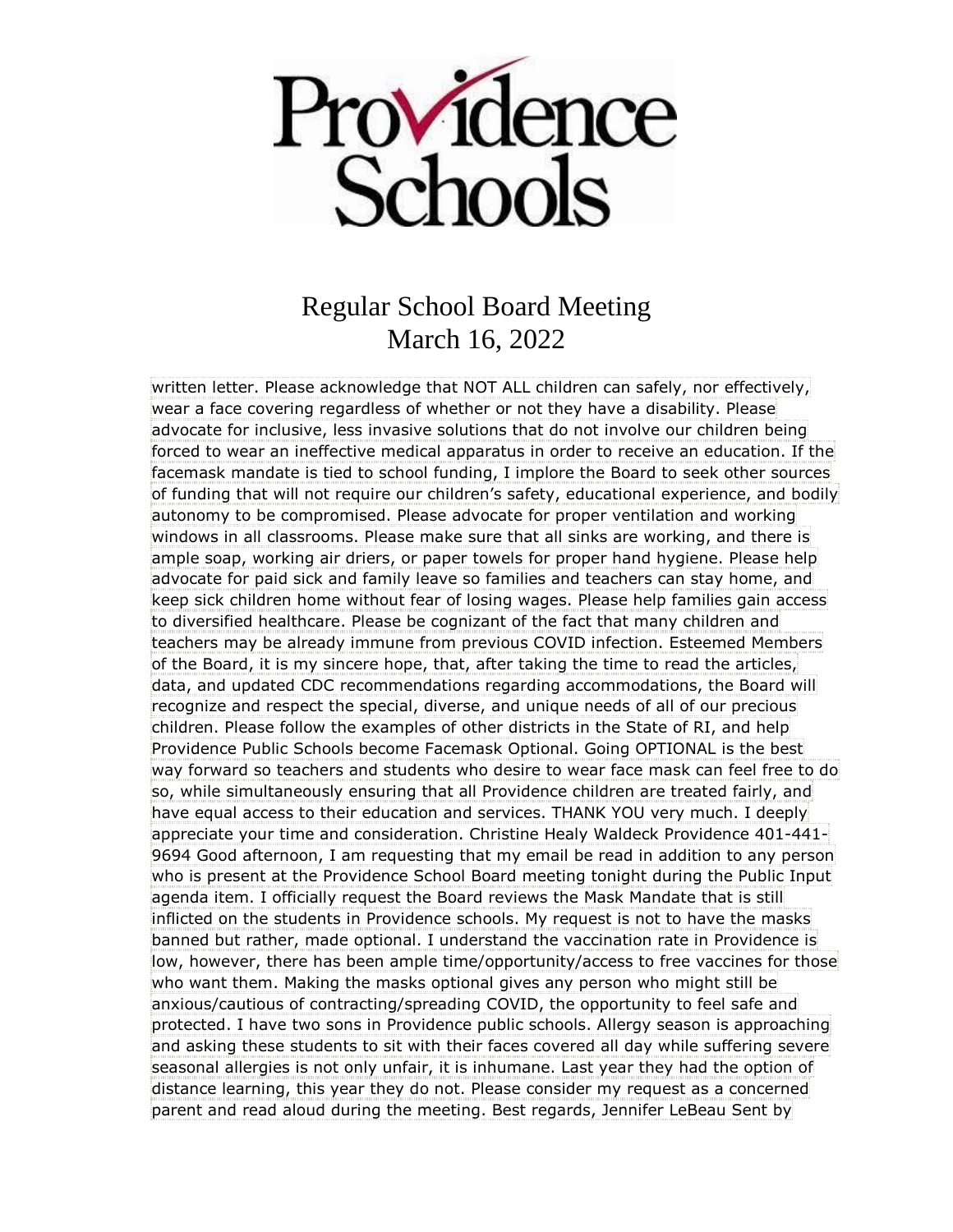

electronic mail to boardservices@ppsd.org Providence School Board 797 Westminster Street Providence, RI 02906 March 16, 2022 Dear President Thomas and Members of the Providence School Board, My name is Aarav Sundaresh and I am a Providence resident and Providence teacher. I'm writing today to express my support for community input in decision-making for PPSD and a transparent process for the good of our kids and public schools. Specifically, we need a process for hiring a new PPSD superintendent today! Prior to the state takeover of Providence Schools, I understand that the School Board had a transparent process in hiring a superintendent. We need that again-- the new superintendent should be chosen in a clear process that involves the community and the PPSD School Board. I hope that the School Board pushes RIDE for the immediate posting of the position, as well as a blueprint for the timeline, plans for community involvement, and metrics with non-negotiable timelines and commitments. Further, I hope the School Board calls for an end to the state takeover. After two and-a-half years, the takeover has failed to meet the promise of efficient, effective and responsive district administration-- one of the Turnaround Action Plan's four foundational principles. Thank you for your attention to this matter and your ongoing advocacy for Providence students. Please contact me with any questions. Sincerely, Aarav Sundaresh 54 Locust St. Providence, RI 0290 From: pilarmccloud@yahoo.com Date: March 14, 2022 at 4:26:22 PM EDT To: boardservices@ppsd.org Subject: A concerned community member/partner Good evening Providence school board, I write this with a heavy heart as I am thoroughly confused by the actions that I have seen or the lack thereof, in regards to the treatment of our black and brown students since the take over. There seems to be a lot of moving parts but nothing is transparent and nothing seems to make sense. People are coming and going, teachers administrators like we are in the land of Oz! Yet the community seems to be able to get no answers, there are no open meetings where we can express ourselves our concerns be taken seriously and have serious action done to address them. The board seems to be very quiet on a lot of issues, and only one or two people on the board seem to have the passion, dedication and wherewithal to go out and fight for our students! My nonprofit ASC Youth Organization has been a community partner with PPSD for more than five years now. We have been out in the community working with young people from Nathaniel Greene middle school to Mount Pleasant high school. In all schools in between. Yet I have not heard one parent or one child from the community say that their educational experience has improved since the takeover. I have heard about people being fired, I have heard about administrators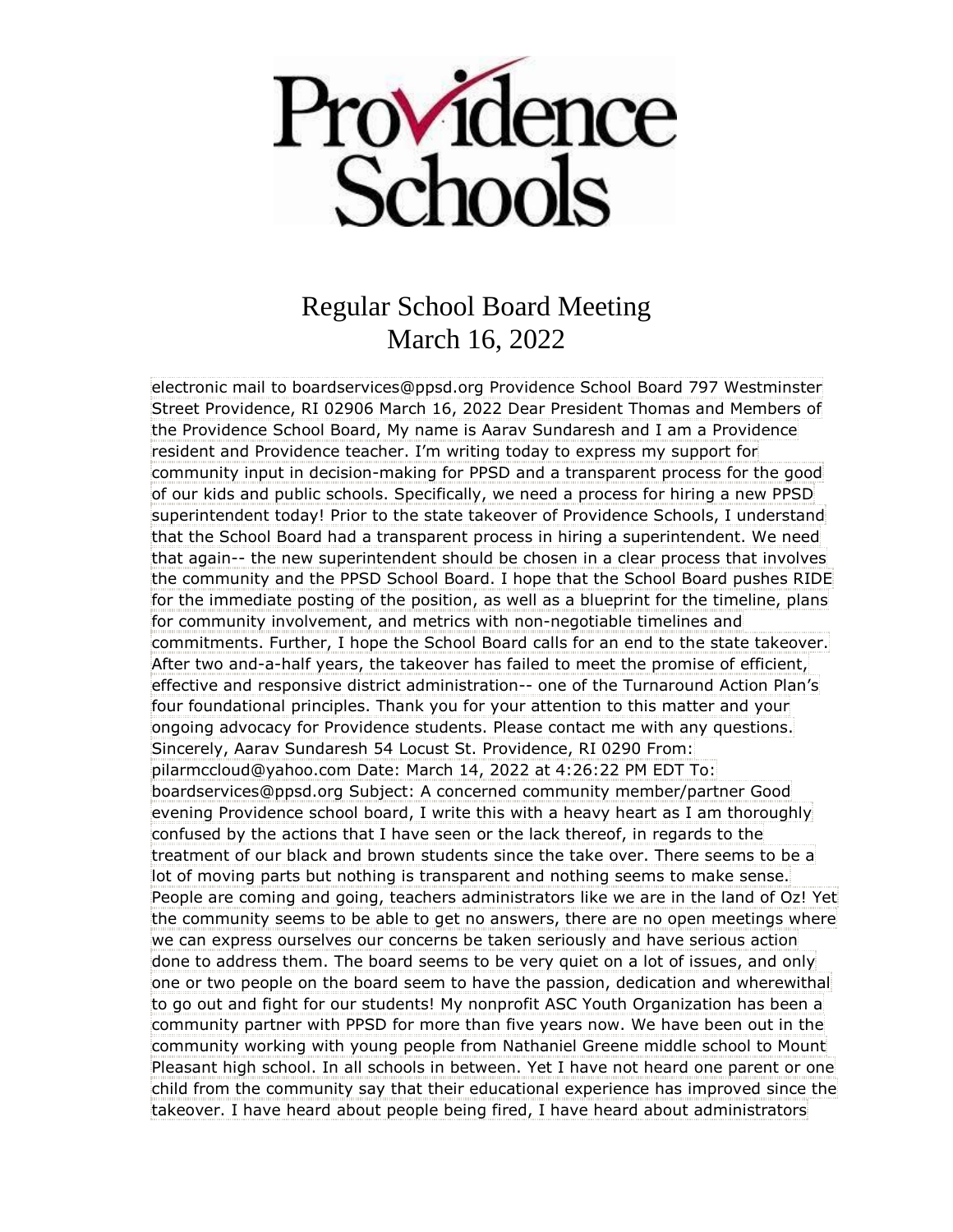

getting raises, I have heard about so many people being involved wanting to know who is telling what to whom, yet the students and their parents have yet to say publicly that they have gotten an improved education since the state takeover. What is the board doing to address this? Why are we having such a Scannable but if you will, in regards to the superintendent position? And why are community members taxpayers citizens community organizers scratching our heads wondering what the hell is going on over at PPSD and with the board that I thought was put their elected selected in order to ensure that I will black and brown students get the best education possible! Yet I have not seen this at all. And I would love some answers you can either respond back to this email or you can feel free to give me a call at 917-742-6910. Or we can set up a date and sit down and have a cuppa coffee because I would love to know what is going on! And trust me, I am not alone. Have a good day! Pilar McCloud A Sweet Creation Youth Org The Pilar McCloud Experience United Way Young Leaders Circle D.E.I Specialist

# **School Board Member Comments**

## **8. School Board Comments**

### School Board Comments

**Recommendation:** No recommendation required

Mr. Stephens thanked each person who spoke tonight. Mr. Escobar also spoke on the importance of public comments and that RIDE should be a partner with PPSD. Dr. Santow also made remarks about the work that should and could be done. Mr. Muhingabo gave remarks as did Mr. Nunez. Dr. Goldberg thanked all those that came to the meeting tonight and related a personal story about her son and his school .VP Garcia related that Rachel Palumbo will be missed. President Thomas commented that the School Board is and should be a forum for discussion for all parents. Laura Hart was thanked for her service and good works.

# **School Board Committee Updates**

**9. Policy Committee**

Policy Committee **Recommendation:** N/A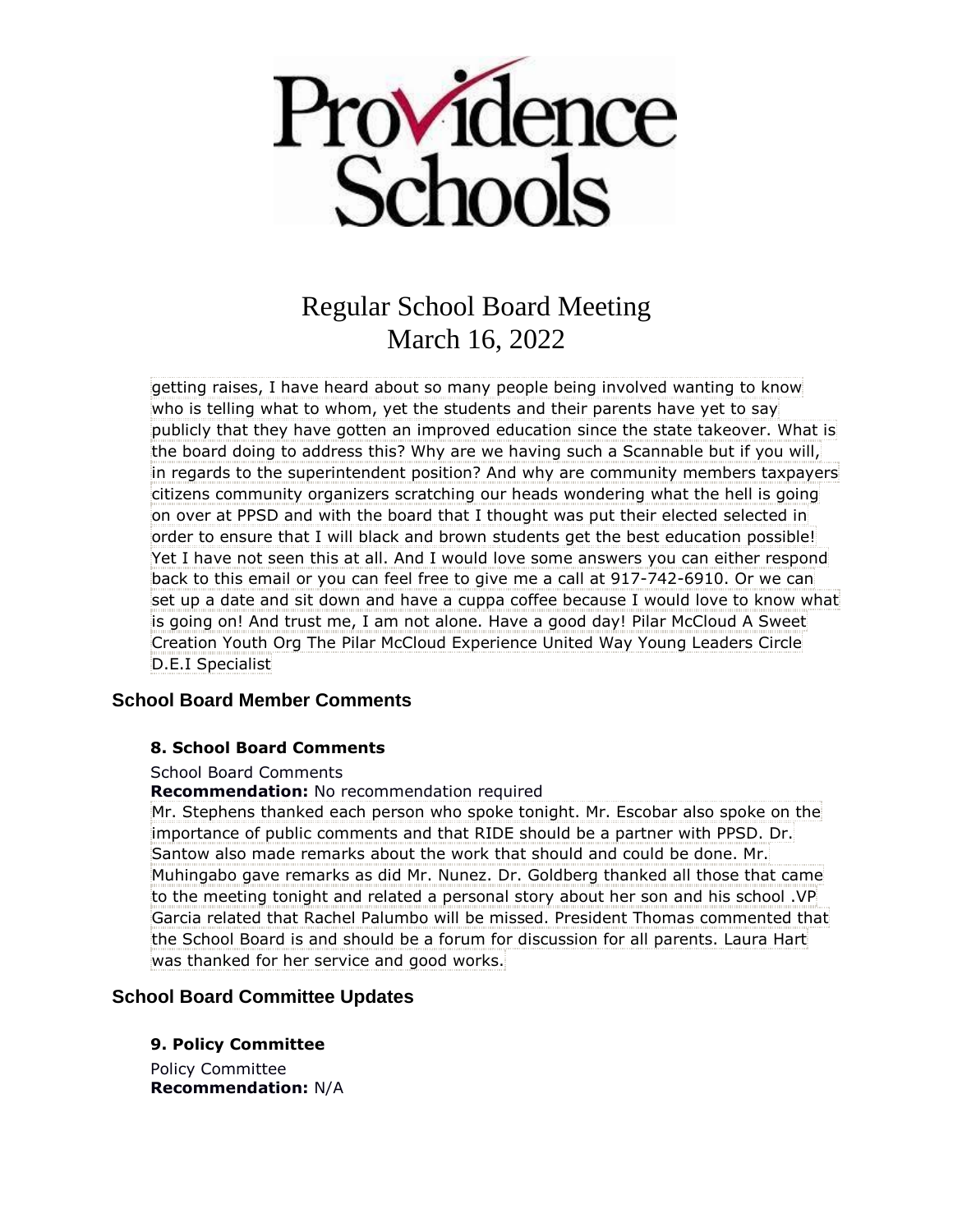

Dr. Santow spoke about the Policy Committee and the process of Home and Hospital Instruction Policy that is being worked on.

### **10. Finance Committee**

### Finance Committee

### **Recommendation:** N/A

Dr. Goldberg spoke on the contracts that were approved by the committee. Zach Scott answered questions concerning some of the contracts.

## **Consent Agenda**

### **11. Approval of the Consent Agenda**

Items listed under Consent Agenda are considered routine and will be approved by a single motion. There will be no separate discussion of these items; however, any item may be removed from the Consent Agenda upon the request of any member of the Board and action upon separately.

**Recommendation:** Approve consent agenda as presented.

### **ORIGINAL - Motion**

Member **(TyRelle Stephens)** Moved, Member **(Night Jean Muhingabo)** Seconded to approve the **ORIGINAL** motion 'Approve consent agenda as presented'. Upon a roll call vote being taken, the vote was: Aye: **8** Nay: **0**. The motion **Carried. 8 - 0** 

Kinzel Thomas Yes Diagneris Garcia Yes Mark Santow Yes Travis Escobar Yes Elizabeth Goldberg Yes Jesus Nunez Yes TyRelle Stephens Yes Night Jean Muhingabo Yes

## **12. Approval of Minutes - February 16, 2022**

Approval of Minutes - February 16, 2022 **Recommendation:** Approve minutes as presented **ORIGINAL - Motion**

Member **(TyRelle Stephens)** Moved, Member **(Night Jean Muhingabo)** Seconded to approve the **ORIGINAL** motion 'Approve minutes as presented'. Upon a roll call vote being taken, the vote was: Aye: **8** Nay: **0**. The motion **Carried. 8 - 0**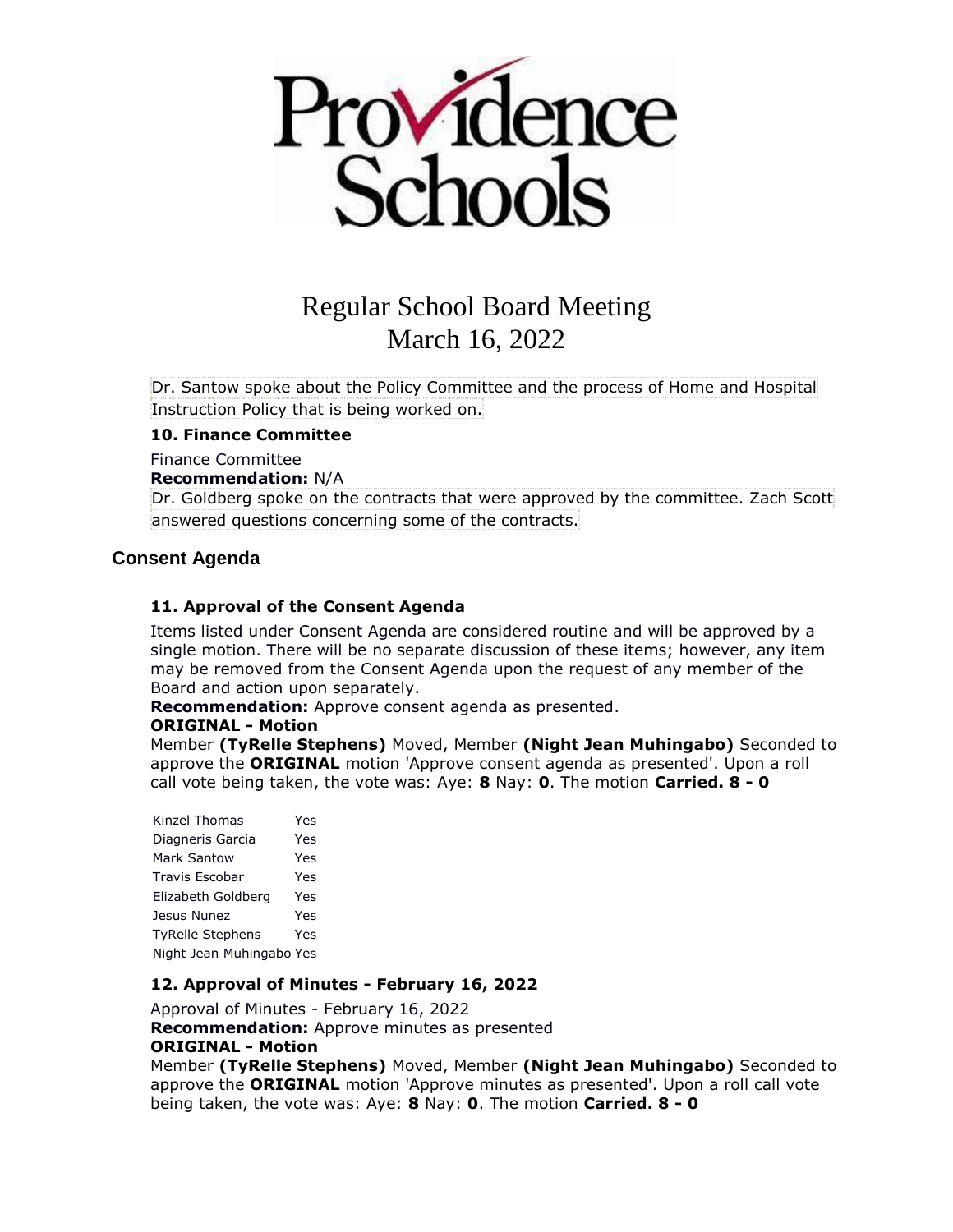

Kinzel Thomas Yes Diagneris Garcia Yes Mark Santow Yes Travis Escobar Yes Elizabeth Goldberg Yes Jesus Nunez Yes TyRelle Stephens Yes Night Jean Muhingabo Yes

### **13. Approval of Health and Wellness Meeting Minutes - December 15, 2021**

Approval of Health and Wellness Meeting Minutes - December 15, 2021 **Recommendation:** Approve minutes as presented **ORIGINAL - Motion**

Member **(TyRelle Stephens)** Moved, Member **(Night Jean Muhingabo)** Seconded to approve the **ORIGINAL** motion 'Approve minutes as presented'. Upon a roll call vote being taken, the vote was: Aye: **8** Nay: **0**. The motion **Carried. 8 - 0** 

| Kinzel Thomas            | Yes |
|--------------------------|-----|
| Diagneris Garcia         | Yes |
| Mark Santow              | Yes |
| <b>Travis Escobar</b>    | Yes |
| Elizabeth Goldberg       | Yes |
| Jesus Nunez              | Yes |
| <b>TyRelle Stephens</b>  | Yes |
| Night Jean Muhingabo Yes |     |

### **14. Home and Hospital Instruction Policy (1st Read)**

Review of revised Home and Hospital Instruction Policy. **Recommendation:** Administration recommends approval.

### **ORIGINAL - Motion**

Member **(TyRelle Stephens)** Moved, Member **(Night Jean Muhingabo)** Seconded to approve the **ORIGINAL** motion 'Administration recommends approval'. Upon a roll call vote being taken, the vote was: Aye: **8** Nay: **0**. The motion **Carried. 8 - 0** 

Kinzel Thomas Yes Diagneris Garcia Yes Mark Santow Yes Travis Escobar Yes Elizabeth Goldberg Yes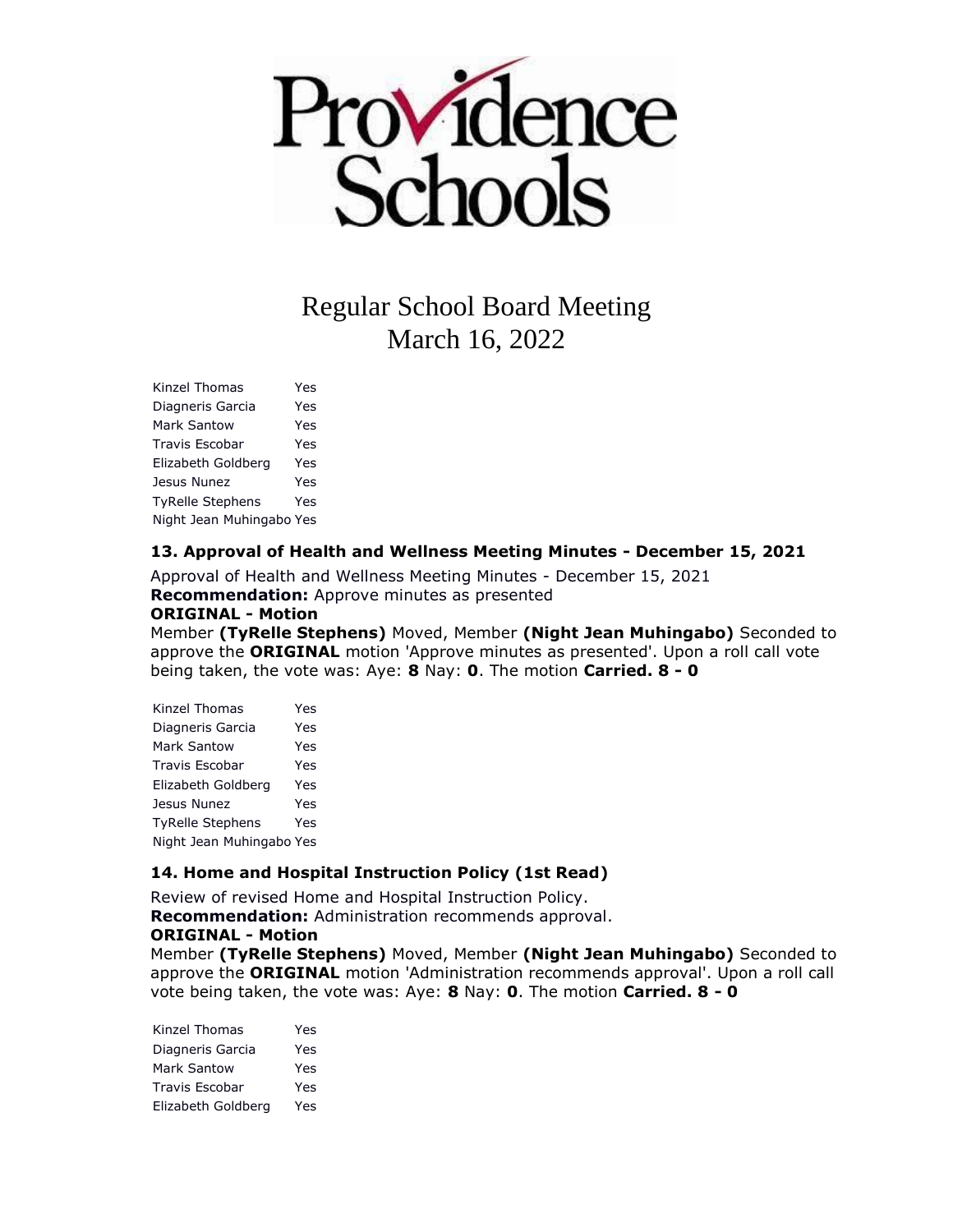

Jesus Nunez Yes TyRelle Stephens Yes Night Jean Muhingabo Yes

### **15. LinkedIn Contract**

LinkedIn Contract

**Recommendation:** Admin recommends approval.

#### **ORIGINAL - Motion**

Member **(TyRelle Stephens)** Moved, Member **(Night Jean Muhingabo)** Seconded to approve the **ORIGINAL** motion 'Admin recommends approval'. Upon a roll call vote being taken, the vote was: Aye: **8** Nay: **0**. The motion **Carried. 8 - 0** 

Kinzel Thomas Yes Diagneris Garcia Yes Mark Santow Yes Travis Escobar Yes Elizabeth Goldberg Yes Jesus Nunez Yes TyRelle Stephens Yes Night Jean Muhingabo Yes

### **16. Generation Teach Summer 2022 Contract**

Generation Teach Contract Summary

The program will focus on math acceleration for 90 minutes/day and will also feature 90 minutes of reading and law classes designed to develop reading and writing skills, as well as the academic background knowledge critical to successful reading in middle and high school. Generation Teach will also provide elective programming, including engineering, coding, art, and sports as secondary aspects of the program **Recommendation:** Administration recommends approval

#### **ORIGINAL - Motion**

Member **(TyRelle Stephens)** Moved, Member **(Night Jean Muhingabo)** Seconded to approve the **ORIGINAL** motion 'Administration recommends approval'. Upon a roll call vote being taken, the vote was: Aye: **8** Nay: **0**. The motion **Carried. 8 - 0** 

Kinzel Thomas Yes Diagneris Garcia Yes Mark Santow Yes Travis Escobar Yes Elizabeth Goldberg Yes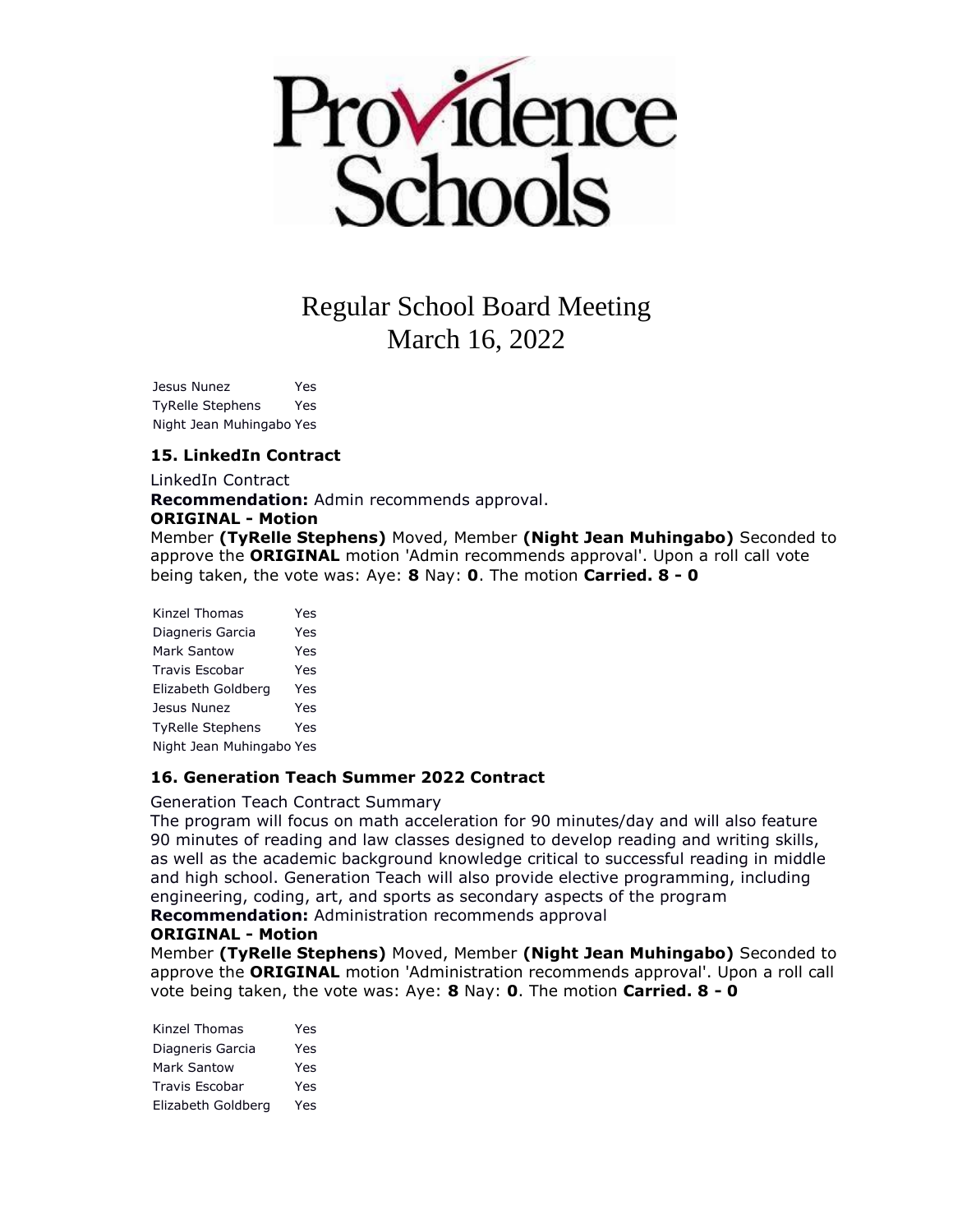

Jesus Nunez Yes TyRelle Stephens Yes Night Jean Muhingabo Yes

## **17. CTE Sole Source/Intelitek Contract**

CTE Sole Source/Intelitek Contract

**Recommendation:** Administration recommends approval.

#### **ORIGINAL - Motion**

Member **(TyRelle Stephens)** Moved, Member **(Night Jean Muhingabo)** Seconded to approve the **ORIGINAL** motion 'Administration recommends approval'. Upon a roll call vote being taken, the vote was: Aye: **8** Nay: **0**. The motion **Carried. 8 - 0** 

| Kinzel Thomas            | Yes |
|--------------------------|-----|
| Diagneris Garcia         | Yes |
| <b>Mark Santow</b>       | Yes |
| Travis Escobar           | Yes |
| Elizabeth Goldberg       | Yes |
| Jesus Nunez              | Yes |
| <b>TyRelle Stephens</b>  | Yes |
| Night Jean Muhingabo Yes |     |

### **18. National Association of School Psychologists Contract**

This purchase would provide all PPSD School Psychologists with memberships to the National Association of School Psychologists. By offering memberships to the National Association of School Psychologists, it would grant immediate access to access to resources, discounted professional development, the latest news and research in the profession, and the ability to connect with a network of 24,500 colleagues. **Recommendation:** Administration recommends approval.

#### **ORIGINAL - Motion**

Member **(TyRelle Stephens)** Moved, Member **(Night Jean Muhingabo)** Seconded to approve the **ORIGINAL** motion 'Administration recommends approval'. Upon a roll call vote being taken, the vote was: Aye: **8** Nay: **0**. The motion **Carried. 8 - 0** 

| Kinzel Thomas         | Yes |
|-----------------------|-----|
| Diagneris Garcia      | Yes |
| Mark Santow           | Yes |
| <b>Travis Escobar</b> | Yes |
| Elizabeth Goldberg    | Yes |
| Jesus Nunez           | Yes |
|                       |     |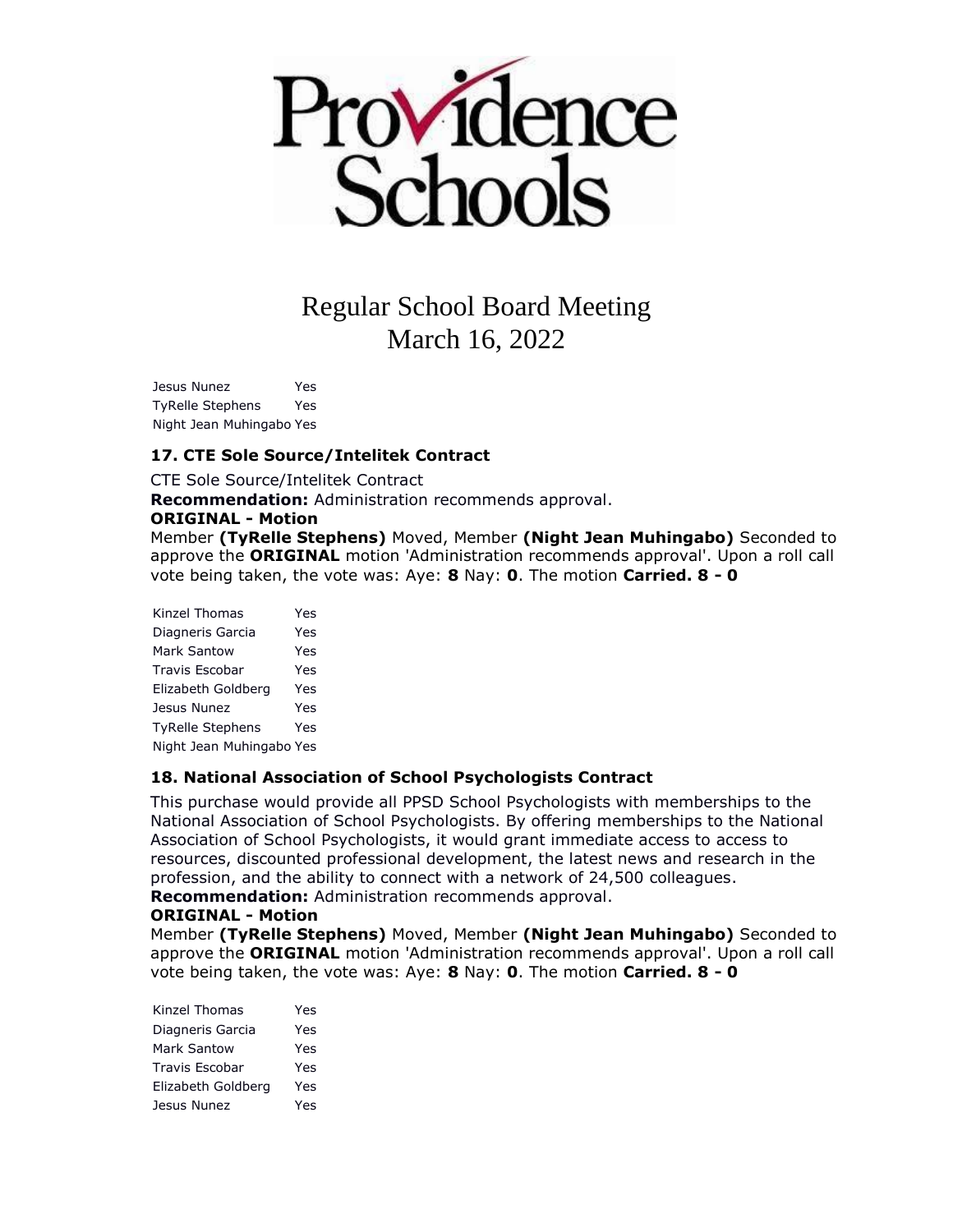

TyRelle Stephens Yes Night Jean Muhingabo Yes

### **19. American School Counselors Association Contract**

This purchase would provide all PPSD School Counselors with memberships to both American School Counselors Association as well as the RI School Counselors Association. By offering these memberships, it would grant immediate access to awardwinning periodicals, discounted publications, professional development, liability insurance, ASCA National Model App, ASCA Scene; online community connecting School Counselors and monthly newsletters.

**Recommendation:** Administration recommends approval.

#### **ORIGINAL - Motion**

Member **(TyRelle Stephens)** Moved, Member **(Night Jean Muhingabo)** Seconded to approve the **ORIGINAL** motion 'Administration recommends approval'. Upon a roll call vote being taken, the vote was: Aye: **8** Nay: **0**. The motion **Carried. 8 - 0** 

| Kinzel Thomas            | Yes |
|--------------------------|-----|
| Diagneris Garcia         | Yes |
| Mark Santow              | Yes |
| <b>Travis Escobar</b>    | Yes |
| Elizabeth Goldberg       | Yes |
| Jesus Nunez              | Yes |
| <b>TyRelle Stephens</b>  | Yes |
| Night Jean Muhingabo Yes |     |

### **20. National Association of Social Workers Contract**

This purchase would offer memberships to all PPSD Social Workers to the National Association of School Social Workers. By offering memberships to the National Association of Social Workers, it would grant immediate access to resources that allow Social Workers to advance their careers (journals, practice updates, continuing education), protecting the practice (legal resources, free ethics consultations, HIPAA resources), connection with peers and resources to advocate for social justice, legislative alerts.

**Recommendation:** Administration recommends approval.

#### **ORIGINAL - Motion**

Member **(TyRelle Stephens)** Moved, Member **(Night Jean Muhingabo)** Seconded to approve the **ORIGINAL** motion 'Administration recommends approval'. Upon a roll call vote being taken, the vote was: Aye: **8** Nay: **0**. The motion **Carried. 8 - 0**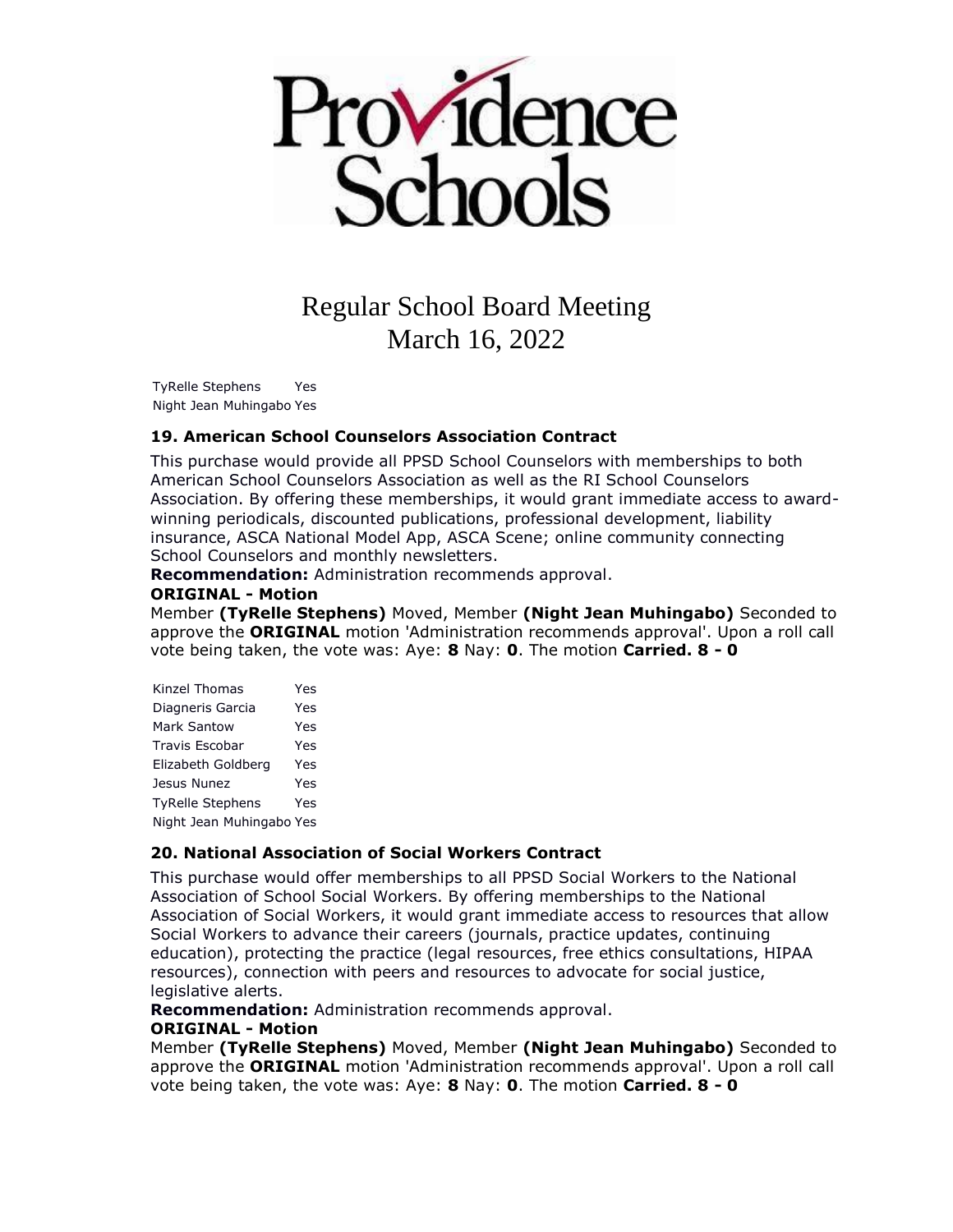

Kinzel Thomas Yes Diagneris Garcia Yes Mark Santow Yes Travis Escobar Yes Elizabeth Goldberg Yes Jesus Nunez Yes TyRelle Stephens Yes Night Jean Muhingabo Yes

### **21. School Social Work Association of America Contract**

This purchase would fund memberships for all PPSD Social Workers to the School Social Work Association of America. By offering premier memberships to the School Social Work Association of America, it would grant immediate access to Practice Liability Insurance, bi-weekly Newsletters, members only access to website resources, discounts to webinars and conferences, resources and tools to enhance School Social Work practice, School Social Work Resource Library.

**Recommendation:** Administration recommends approval.

### **ORIGINAL - Motion**

Member **(TyRelle Stephens)** Moved, Member **(Night Jean Muhingabo)** Seconded to approve the **ORIGINAL** motion 'Administration recommends approval'. Upon a roll call vote being taken, the vote was: Aye: **8** Nay: **0**. The motion **Carried. 8 - 0** 

Kinzel Thomas Yes Diagneris Garcia Yes Mark Santow Yes Travis Escobar Yes Elizabeth Goldberg Yes Jesus Nunez Yes TyRelle Stephens Yes Night Jean Muhingabo Yes

### **22. Instructure Contract**

Instructure Contract

**Recommendation:** Administration recommends approval.

#### **ORIGINAL - Motion**

Member **(TyRelle Stephens)** Moved, Member **(Night Jean Muhingabo)** Seconded to approve the **ORIGINAL** motion 'Administration recommends approval'. Upon a roll call vote being taken, the vote was: Aye: **8** Nay: **0**. The motion **Carried. 8 - 0**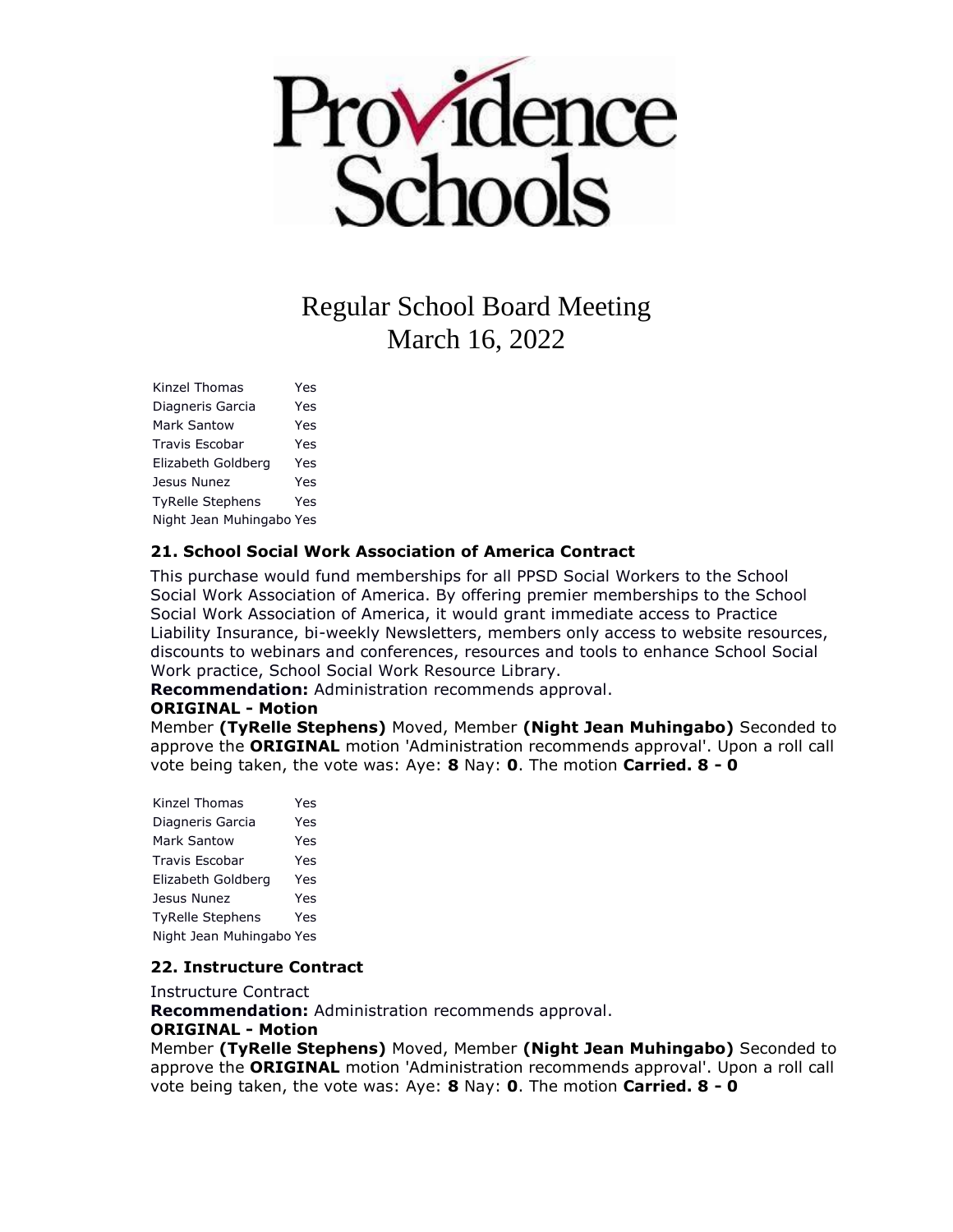

Kinzel Thomas Yes Diagneris Garcia Yes Mark Santow Yes Travis Escobar Yes Elizabeth Goldberg Yes Jesus Nunez Yes TyRelle Stephens Yes Night Jean Muhingabo Yes

### **23. Education Pioneers Contract**

Education Pioneers - one (1) EP Impact Fellow and one (1) EP COVID Response Fellow **Recommendation:** Recommended for approval

#### **ORIGINAL - Motion**

Member **(TyRelle Stephens)** Moved, Member **(Night Jean Muhingabo)** Seconded to approve the **ORIGINAL** motion 'Recommended for approval'. Upon a roll call vote being taken, the vote was: Aye: **8** Nay: **0**. The motion **Carried. 8 - 0** 

| Kinzel Thomas            | Yes |
|--------------------------|-----|
| Diagneris Garcia         | Yes |
| Mark Santow              | Yes |
| Travis Escobar           | Yes |
| Elizabeth Goldberg       | Yes |
| Jesus Nunez              | Yes |
| <b>TyRelle Stephens</b>  | Yes |
| Night Jean Muhingabo Yes |     |

### **24. Harvard SDP Fellows for Finance and Accountability Contract**

Payments to Harvard University for the hiring of two Strategic Data Project fellows for PPSD

**Recommendation:** Recommended for approval

#### **ORIGINAL - Motion**

Member **(TyRelle Stephens)** Moved, Member **(Night Jean Muhingabo)** Seconded to approve the **ORIGINAL** motion 'Recommended for approval'. Upon a roll call vote being taken, the vote was: Aye: **8** Nay: **0**. The motion **Carried. 8 - 0** 

Kinzel Thomas Yes Diagneris Garcia Yes Mark Santow Yes Travis Escobar Yes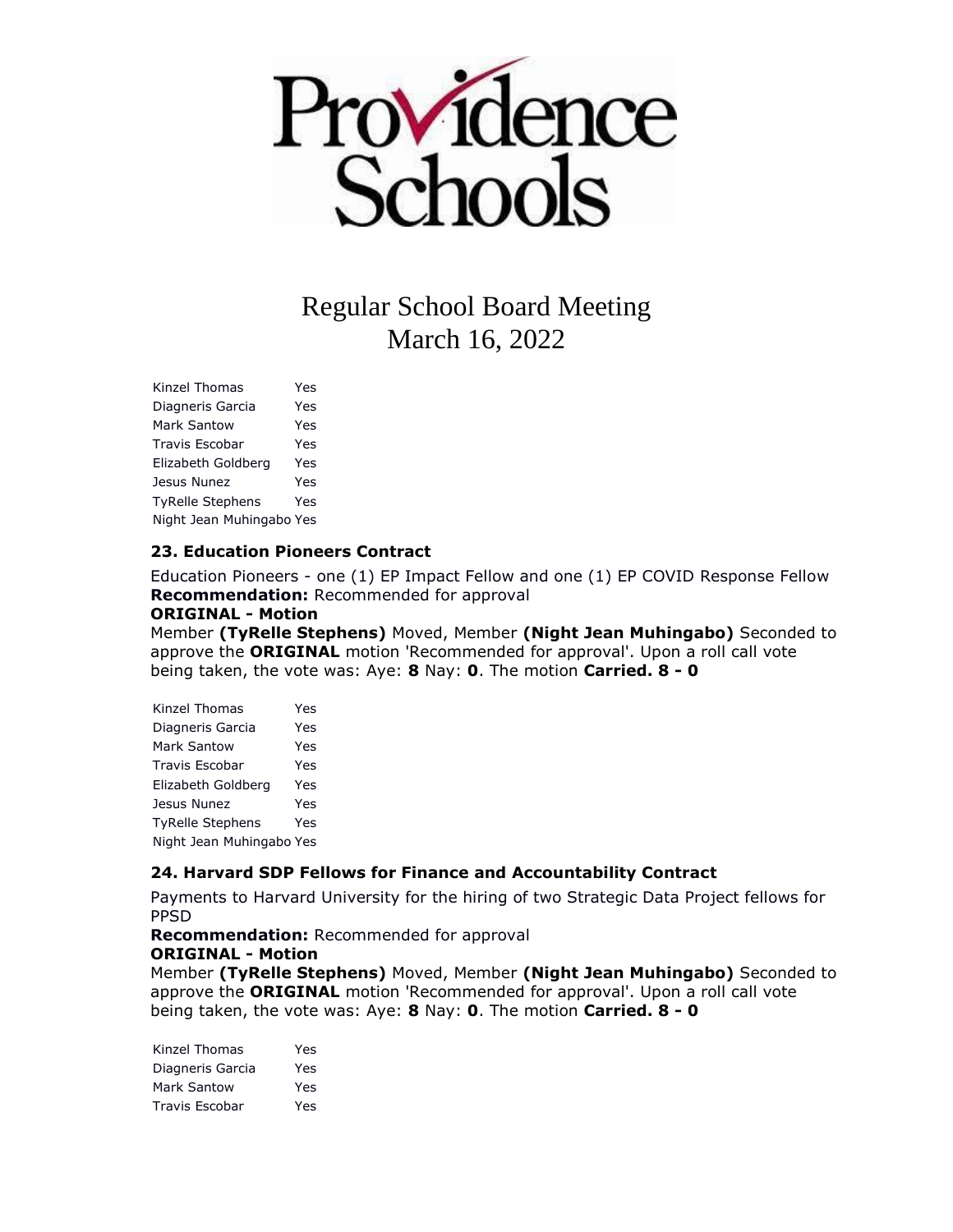

Elizabeth Goldberg Yes Jesus Nunez Yes TyRelle Stephens Yes Night Jean Muhingabo Yes

# **Action Items**

## **25. Review of Homeschool Candidates**

We'll review complete homeschool application(s) to be approved by the School Board. Accompanying documentation is not available publicly to protect student-identifying information.

**Recommendation:** Administration recommends approval.

### **ORIGINAL - Motion**

Member **(TyRelle Stephens)** Moved, Member **(Mark Santow)** Seconded to approve the **ORIGINAL** motion 'Administration recommends approval'. Upon a roll call vote being taken, the vote was: Aye: **8** Nay: **0**. The motion **Carried. 8 - 0** 

| Kinzel Thomas            | Yes |
|--------------------------|-----|
| Diagneris Garcia         | Yes |
| Mark Santow              | Yes |
| <b>Travis Escobar</b>    | Yes |
| Elizabeth Goldberg       | Yes |
| Jesus Nunez              | Yes |
| <b>TyRelle Stephens</b>  | Yes |
| Night Jean Muhingabo Yes |     |

### **26. Stage II Submission**

Vote on Stage II Submission presented last month **Recommendation:** Admin recommends approval. Joan Jackson gave the presentation on Stage II and answered questions from the

Board.

### **ORIGINAL - Motion**

Member **(TyRelle Stephens)** Moved, Member **(Travis Escobar)** Seconded to approve the **ORIGINAL** motion 'Admin recommends approval'. Upon a roll call vote being taken, the vote was: Aye: **8** Nay: **0**. The motion **Carried. 8 - 0** 

Kinzel Thomas Yes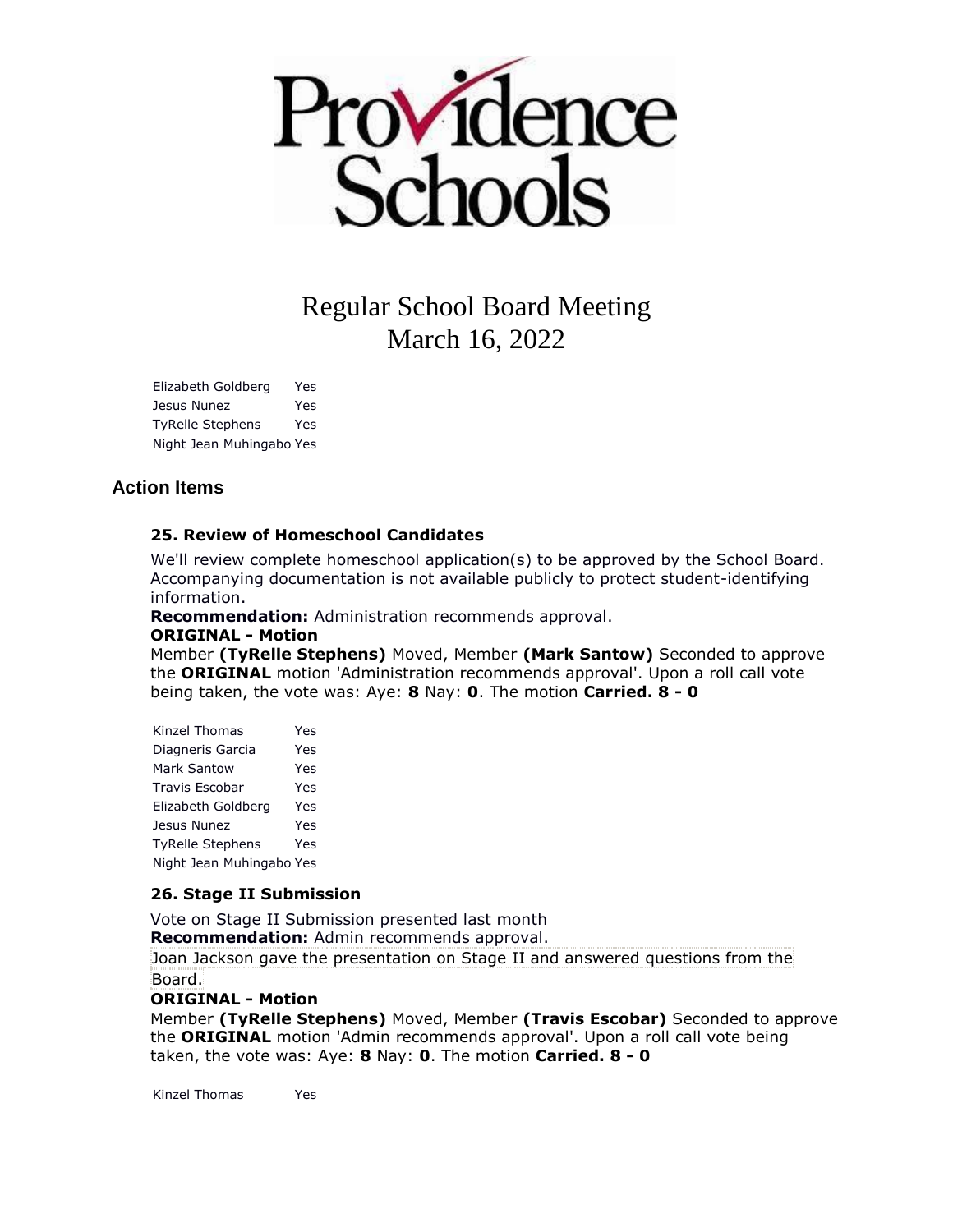

Diagneris Garcia Yes Mark Santow Yes Travis Escobar Yes Elizabeth Goldberg Yes Jesus Nunez Yes TyRelle Stephens Yes Night Jean Muhingabo Yes

## **Presentations**

## **27. Turnaround Action Plan Quarterly Update**

Turnaround Action Plan Quarterly Update **Recommendation:** Joan Jackson and Zach Scott gave the presentation and answered questions.

## **Executive Session**

### **28. Executive Session Pursuant to Rhode Island General Laws Sec. §§42-46-4 and 42-46-5(a)(1) Teacher Termination**

The School Board must vote on the stated purposes in public to enter into Executive Session.

**Recommendation:** Seek to convene in Executive Session R.I. Gen. Laws. Sec. 42-46- 5(a)(1) – Personnel Action

The matter that was under consideration for Executive Session was resolved and the session was not needed.

### **ORIGINAL - Motion**

Member **(xxxxx)** Moved, Member **(xxxxx)** Seconded to approve the **ORIGINAL**  motion 'Seek to convene in Executive Session R.I. Gen. Laws. Sec. 42-46-5(a)(1) – Personnel Action'. Upon a roll call vote being taken, the vote was: Aye: **(xx)** Nay: **(xx)**. The motion **( ). (xx) - (xx)** 

## **Report on Executive Session Votes**